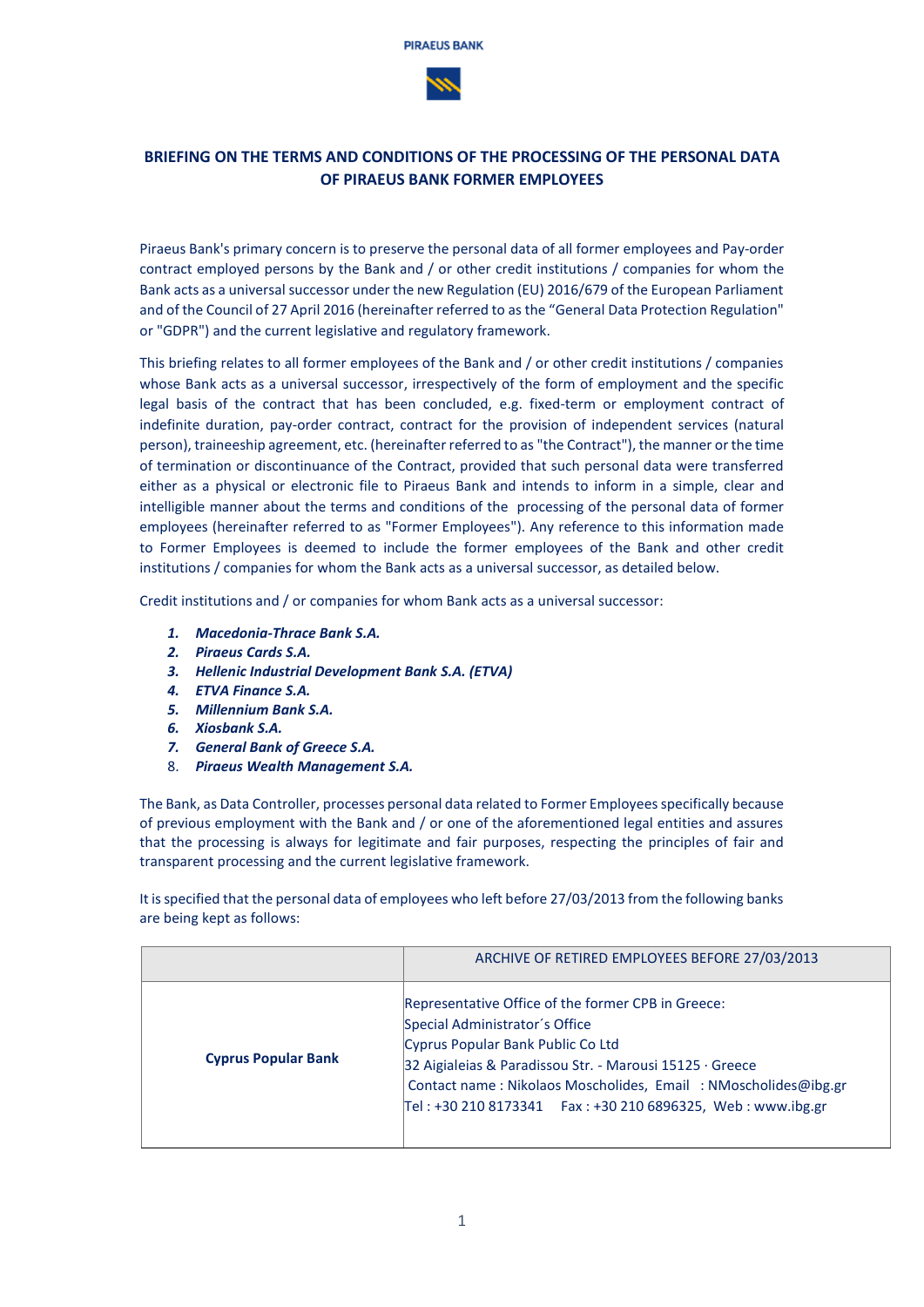

| <b>Hellenic Bank Public Company Ltd</b>  | <b>LIQUIDATOR</b><br>Management Offices, Human Resources Group<br>Corner of Lemesos & Athalassas Avenue 200,<br>PO Box 24747, 1394 Nicosia - Cyprus<br>Tel .: +357 22500784 Fax: +357 22500080                                                                                                                                                                                              |
|------------------------------------------|---------------------------------------------------------------------------------------------------------------------------------------------------------------------------------------------------------------------------------------------------------------------------------------------------------------------------------------------------------------------------------------------|
| <b>Bank of Cyprus Public Company Ltd</b> | <b>IREPRESENTATIVE OFFICE</b><br><b>BANK OF CYPRUS PUBLIC COMPANY LIMITED</b><br><b>IGREEK BRANCH</b><br>192 Alexandras Avenue, 11521 Athens<br>www.bankofcyprus.com<br>Assist: Maria Diamantopoulou Tel: 210-6412580<br>Email: maria.diamantopoulou@bankofcyprus.com <br>Irini Karamitsou Email: Irini Karamitsou@bankofcyprus.com<br>Tel: 2106430373-374,6412570,6412580,6412581, 6412586 |

# **(1)** Processing:

Processing of personal data means any action taken related to the personal data of the Former Employees (and, per case, as stated below, their relatives) from the original collection to the final deletion and / or destruction and is related to registration, organization, storage, alteration, retrieval, search for information, use, transmission, dissemination or distribution, association, restriction, etc. and is performed with or without the use of automated means (hereinafter referred to as "Processing").

The Bank, in terms of the processing of the personal data of Former Employees, is represented by the Data Protection Officer (DPO) - the Personal Data Protection Office of the Bank, at [PiraeusBankDPOOffice@piraeusbank.gr.](mailto:PiraeusBankDPOOffice@piraeusbank.gr)

## **(2)** Processing purposes:

The purposes of the Processing of the personal data of Former Employees are always based on valid legal basis that justify the legitimacy and necessity of such processing and concern both the protection of the rights of Former Employees and of the Bank.

Processing, which occurs after the termination of the Contract in any way, denunciation and its discontinuance in general, is necessary in order to protect and serve the legitimate interests and legal obligations of the Former Employees and of the Bank (particularly in the context of the labor and insurance legislation, but also the current legislative and regulatory framework) that are born on the occasion of the Contract even after its expiry and are related to its validity period and the employment of the Former Employees and concerns primarily the protection of the legitimate interests of the Former Employees according to the Contract.

#### Thus, the Bank processes personal data of Former Employees for:

▫ Maintaining a historical reference file in regard to the purpose of exercising rights, issuing employment-related attestations and satisfying requests related to the former employment of Former Employees, and furthermore the purpose being served is, in regard to the fulfillment of the obligations and protection of the legitimate interests of the Bank resulting from the current legislative and regulatory framework after any termination of the Former Employees Contract in any way, denunciation and its discontinuance in general.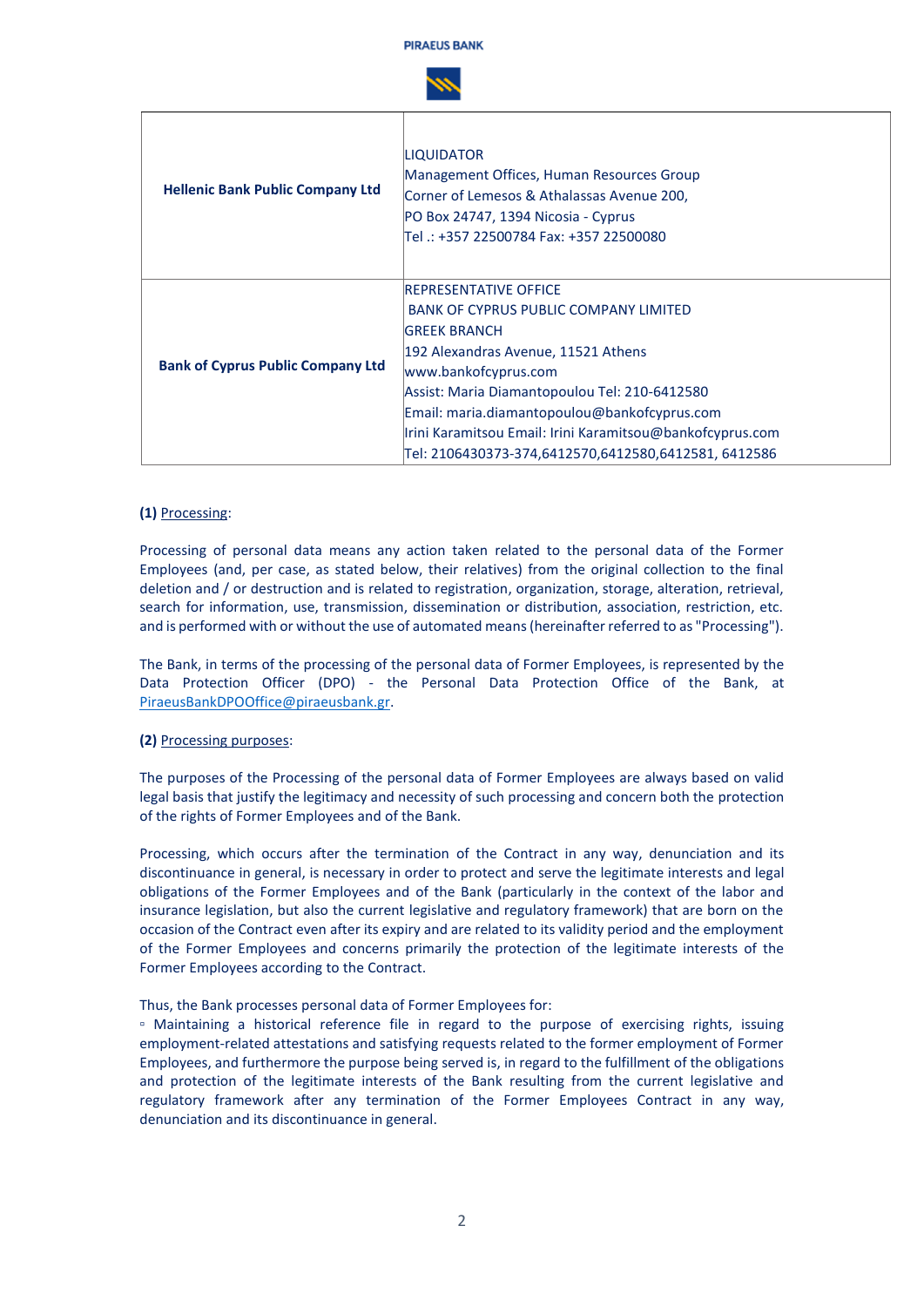

#### **(3)** Personal Data / Categories of Personal Data:

Personal data of Former Employees processed by the Bank are highly indispensable, appropriate, relevant, pertinent, limited to what is necessary and are intended to serve and fulfill these purposes of processing, the Bank's compliance with its obligations, in accordance with the applicable legal and regulatory framework, as appropriate, safeguarding and serving the public interest, as well as pursuing Former Employees and the Bank's legitimate interests.

The personal data held by the Bank have been collected either directly by the Former Employees themselves by completing the necessary forms during the preparation and the signing of the Contract and generally all the required and relative documents, as well as in the context of any other relevant action, either have come into the Bank's possession through the consolidation of systems and / or transfer of physical records of other credit institutions / companies for whom the Bank is universal successor.

Indicatively, the main categories of Personal Data relating to Former Employees are listed and, where applicable, processed by the Bank. The data used are differentiated according to the applicable Administrative Organization, the current circulars of the internal procedures of each credit institution and / or the company that was the original employer of the Former Employees, and the completeness of the files (physical or electronic) for active employees at the date of the merger by Piraeus Bank depends on the data transferred to the Bank by the original employer. In particular for the Former Employees whose employment relationship had expired before the merger with Piraeus Bank, the relevant records retained by the original employer were transferred and stored, as appropriate, in secure storage spaces of the Bank.

**(A)** Identification data, which are least necessary for the Bank's compliance with its legal obligations and for the protection of its legitimate interests.

**(i)** Full name and contact details.

This category includes, indicatively, the following: Full name, father's name, mother's name, home address, e-mail address, telephone (fixed, mobile), spouse and dependent children's full name, etc.

**(ii)** Other identification data.

This category includes, indicatively, the following: Identity card number or other relevant identification document (e.g. passport), Tax Identification / Registration Number (TIN), Social Security Number (SSN) of Former Employees and of their protected family members, birth certificate, family status certificate, etc.

**(B)** Other personal data, necessary to meet the Bank's obligations to protect the legitimate interests of Former Employees and the Bank.

This category indicatively includes the following categories:

**(i)** Personal data relating to education and training of Former Employees, such as Curriculum Vitae, high school diploma, high school, university degree, postgraduate degree, doctorate, foreign language diploma, certificate of attendance at seminars, conferences, educational programs, etc.

**(ii)** Personal data related to certifications and other professional licenses, such as a license to practice a profession, a document certifying the acquisition of specialized knowledge in a subject related to the Bank's activities and / or the specific role of the Former Employee.

**(iii)** Evaluation Reports created in the context of the execution of the Contract.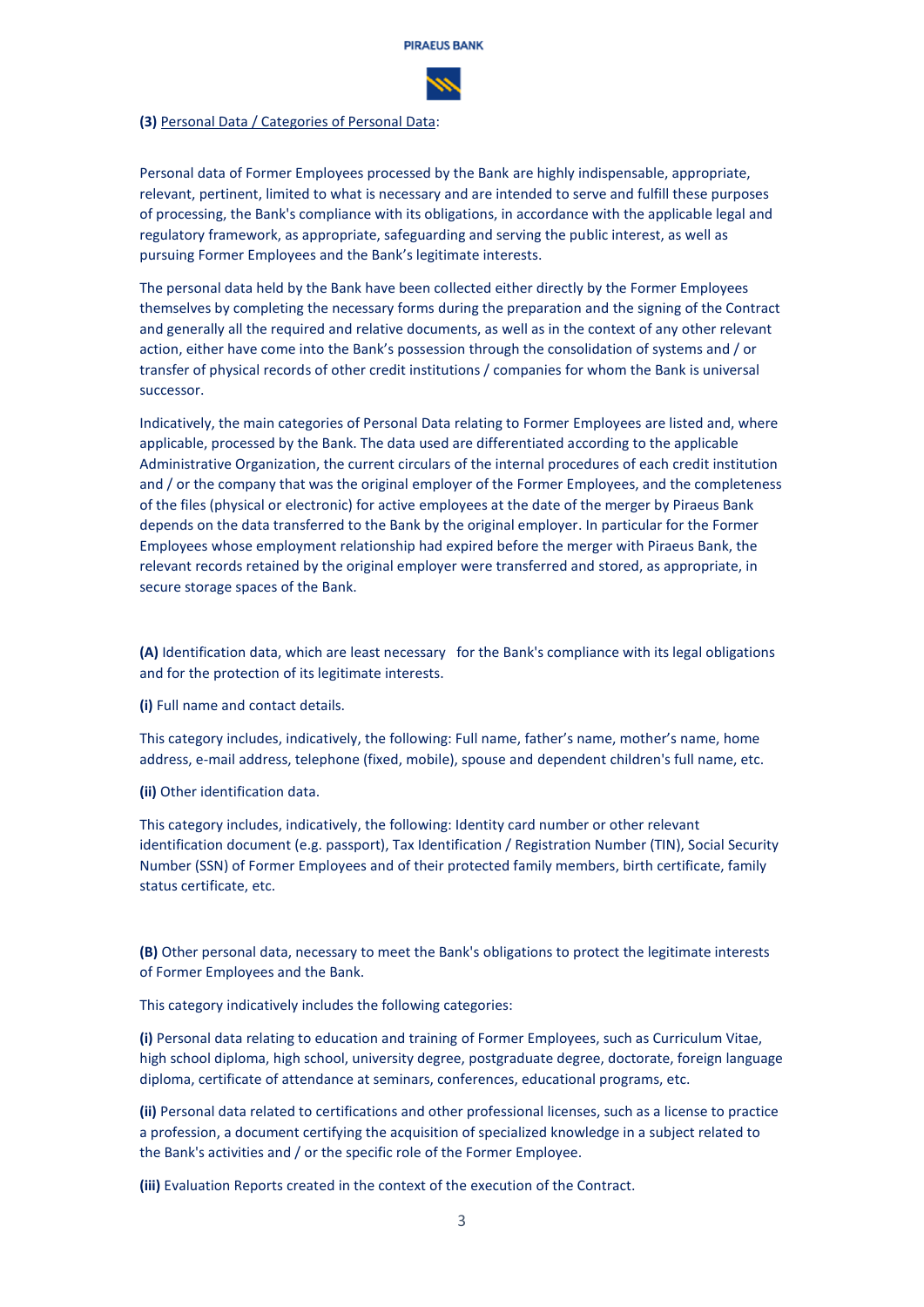

**(iv)** Information regarding employment history: data, documents and generally past service historical data, past employers, years of previous employment, previous field of employment, etc.

**(v)** Wages - Benefits such as payroll status, status of paid benefits, etc.

**(vi)** Information relating to actions that violate principles, policies of the Bank, and the Code of Conduct & Ethics and generally the regulations governing the operations of the Bank and any disciplinary action imposed by the competent bodies of the Bank in accordance with the procedures and policies of the Bank, etc.

**(vii)** Photo of the Former Employees, in physical and / or electronic, digitized and non-editable form, provided it meets specific specifications set by the Bank and are described in detail in its procedures.

**(viii)** Health related data, such as recruitment check-ups, medical certificates, etc.

**(ix)** Criminal Records Certificates, due to the specific nature of the Bank's activities.

# **(4)** Recipients of Personal Data:

The access of Former Employees' personal data within the Bank is restricted to authorized employees who have been appointed by the Bank under the context of their role and of their responsibilities and in the performance of their duties and tasks assigned to them.

The Bank does not proceed to transmit, share or disclose such personal data except for:

- Competent administrative, judicial, government bodies, under the exercise of their legal duties and responsibilities.
- The Bank of Greece, the European Central Bank and any competent supervisory authority under the exercise of their duties and responsibilities.

Transmission or disclosure may also take place in any other case that may be required in fulfilling the obligations of the Bank arising from the current legislative and regulatory framework.

The Bank does not transfer personal data cross-border unless an adequate level of protection is ensured.

#### **(5)** Retaining Personal Data:

Former Employees' Personal data are stored in a physical, electronic or other appropriate form and are maintained by the Bank for as long as it is appropriate for the achievement of the purpose of processing, in accordance with the requirements of the current legislative and regulatory framework. In any case, personal data shall be retained for a maximum period of twenty (20) years from the date of the official entry into application of the GDRP. In case, that it is desired for the Bank to keep the personal data for an indefinite period in order to meet future needs (e.g. a certificate of past service) after the aforementioned 20 years, Former Employees can provide their explicit consent in a formal and written manner.

In the event of litigation, personal data will be retained until the end of the lis pendens and the issuance of an irrevocable court order or the expiry of the required time-limits, even if the abovementioned twenty (20) years maximum is exceeded.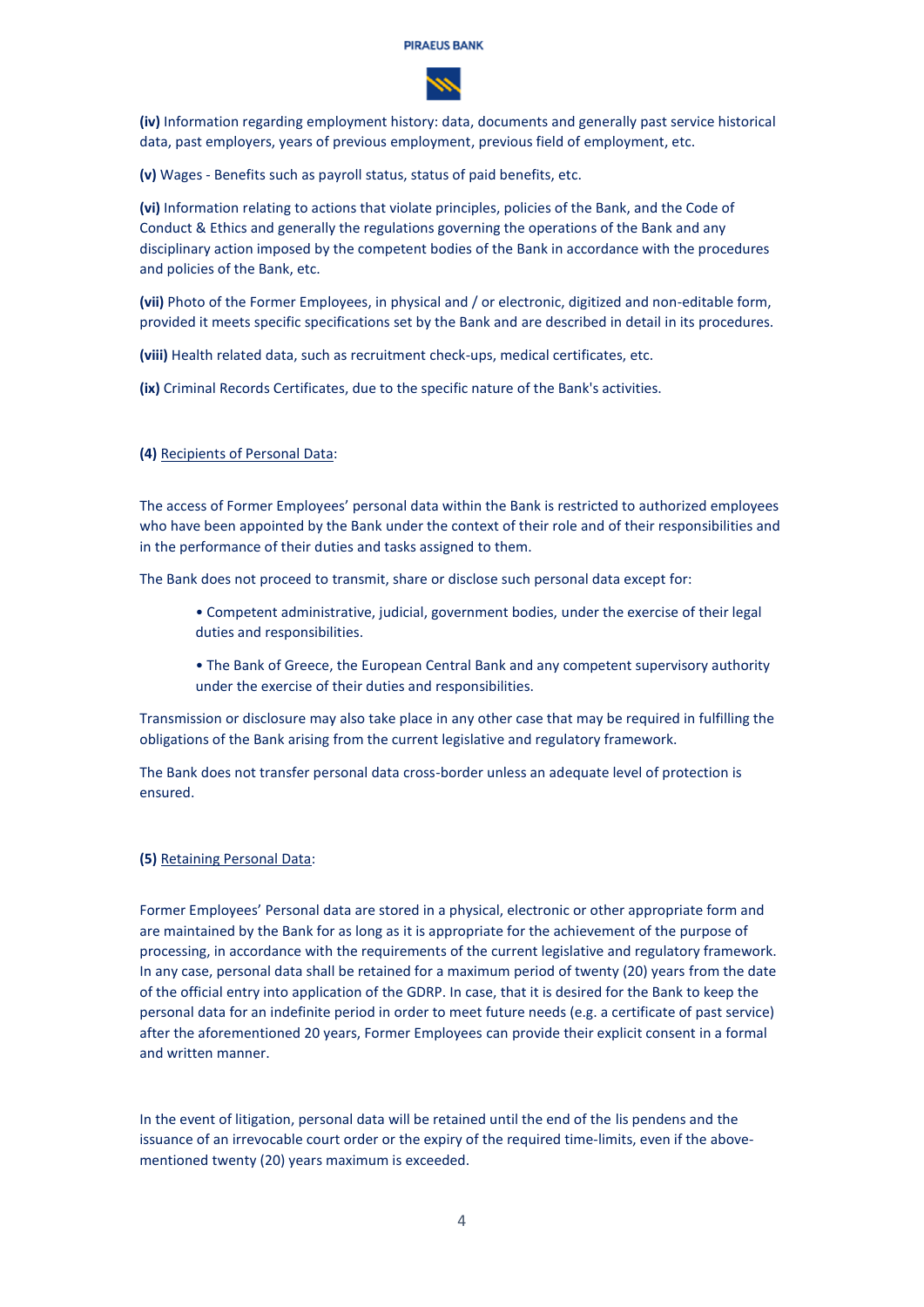

# **(6)** Rights of the Subject of Personal Data:

Former Employees' rights with respect to their personal data and in accordance with the specific provisions of the GDPR and the legislation in force are as follows:

**(a) The right of access** under which Former Employees have the right to obtain from the Bank information about which personal data is processed, receive copies thereof, etc.

**(b) The right to rectification**, in order to rectify any incomplete or inaccurate data (e.g. change telephone number).

**(c) The right to erasure ('right to be forgotten')**, whereby personal data may be requested to be erased when there is no longer any valid ground for their processing.

**(d) The right to restriction of processing** by which the processing of personal data relating to the Former Employee may be restricted, that is, to be used only in specific cases and especially if they are not accurate, if they have been illegally processed, but the Former Employee does not wish them to be deleted, if they are no longer needed for the specified processing purposes but the Employee wishes to retain them for potential future claims, if the Bank has been asked to stop processing and expecting notification whether there are still legitimate grounds for their processing.

**(e) The right to data portability**, by which the Former Employee can ask for the data to be provided in a structured, commonly used and machine-readable format, or ask them to be transmitted to an organization of his indication.

**(f) The right to object and oppose processing** when the processing is based on the legitimate interest but there is some particularity in the situation of the Former Employee and therefore wants to oppose to the processing. If this right is exercised, the Bank will no longer process the personal data of the Former Employee unless it can demonstrate compelling and legitimate grounds for the processing.

The Bank does not take decisions for Former Employees on the basis of automated processing, in any case, the Former Employee may oppose a Bank's decision taken solely on the basis of automated processing, including profiling if it produces legal effects concerning or significantly affecting the Former Employee in a similar way, unless special reasons exist under applicable law.

**(g)** If the processing is based on the consent of the Former Employee, the latter may revoke it at any time, but it is clarified that the lawfulness of the processing made prior to the withdrawal of the consent is not prejudiced.

**(h) The right to file a complaint** whereby if any or all of the above rights have been exercised but the Former Employee has doubts about the way the Bank processes the data or considers that he is not satisfied with the Bank's replies he may file a complaint to the competent authority.

To exercise their rights, Former Employees, can contact the Group Human Resources [\(GroupHR@piraeusbank.gr\)](mailto:GroupHR@piraeusbank.gr) but also in writing to the Data Protection Office (Data Protection Officer - DPO), at PiraeusBankDPOOffice@piraeusbank.gr .

#### **(7)** Personal data security controls

The Bank has incorporated into its systems, policies and internal procedures all technical and organizational measures designed to ensure the legitimacy, objectivity of the processing of personal data, fairness and transparency, the limitation of the purpose of such processing , the minimization of